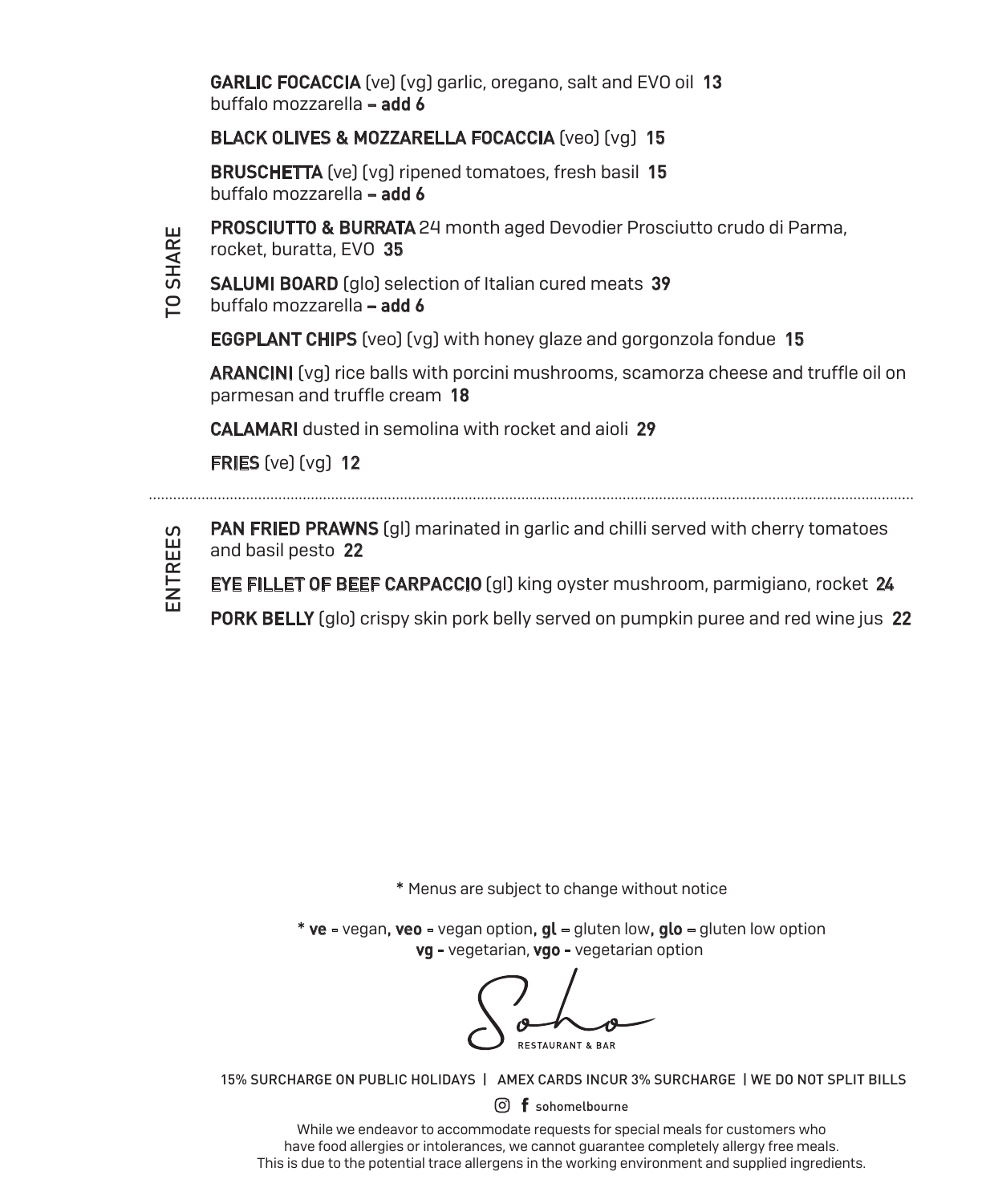**GNOCCHI SORRENTINA** (veo) (glo) (yg) pan tossed in tomato sugo and served with fior di latte and fresh basil 28

RIGATONI (glo) with pork and fennel sausage, beef jus and fried Tuscan cabbage 30

**PAPPARDELLE** (glo) with slow cooked lamb ragu topped with salted ricotta 30

RISOTTO CARNAROLI (veo) (ql) zucchini and basil cream, orange infused sous vide king green prawns 32

AGNOLOTTI (vg) filled with pumpkin, tossed in butter and sage, parmesan cream and crispy pancetta 32

SPAGHETTI (glo) mussels, basil pesto and bufffalo mozzarella 32

SQUID INK CASERECCE (glo) with blue swimmer crab, garlic, chilli, cherry tomatoes and lobster bisque 32

**TONNARELLI PESCATORA** (glo) with mussels, clams, prawns, calamari, scallops, garlic, chilli and a touch of Napoli sauce 34

gluten-low penne – add 3 gluten-low bread – add 2

## ALL OUR PASTA IS MADE FRESH DAILY ALL OUR SAUCES ARE GLUTEN LOW

\* Menus are subject to change without notice

\* ve - vegan, veo - vegan option, gl – gluten low, glo – gluten low option vg - vegetarian, vgo - vegetarian option

**RESTAURANT & BAR** 

15% SURCHARGE ON PUBLIC HOLIDAYS | AMEX CARDS INCUR 3% SURCHARGE | WE DO NOT SPLIT BILLS

 $\overline{0}$  f sohomelbourne

While we endeavor to accommodate requests for special meals for customers who have food allergies or intolerances, we cannot guarantee completely allergy free meals. This is due to the potential trace allergens in the working environment and supplied ingredients.

ุุุุุุุุุุุุุุ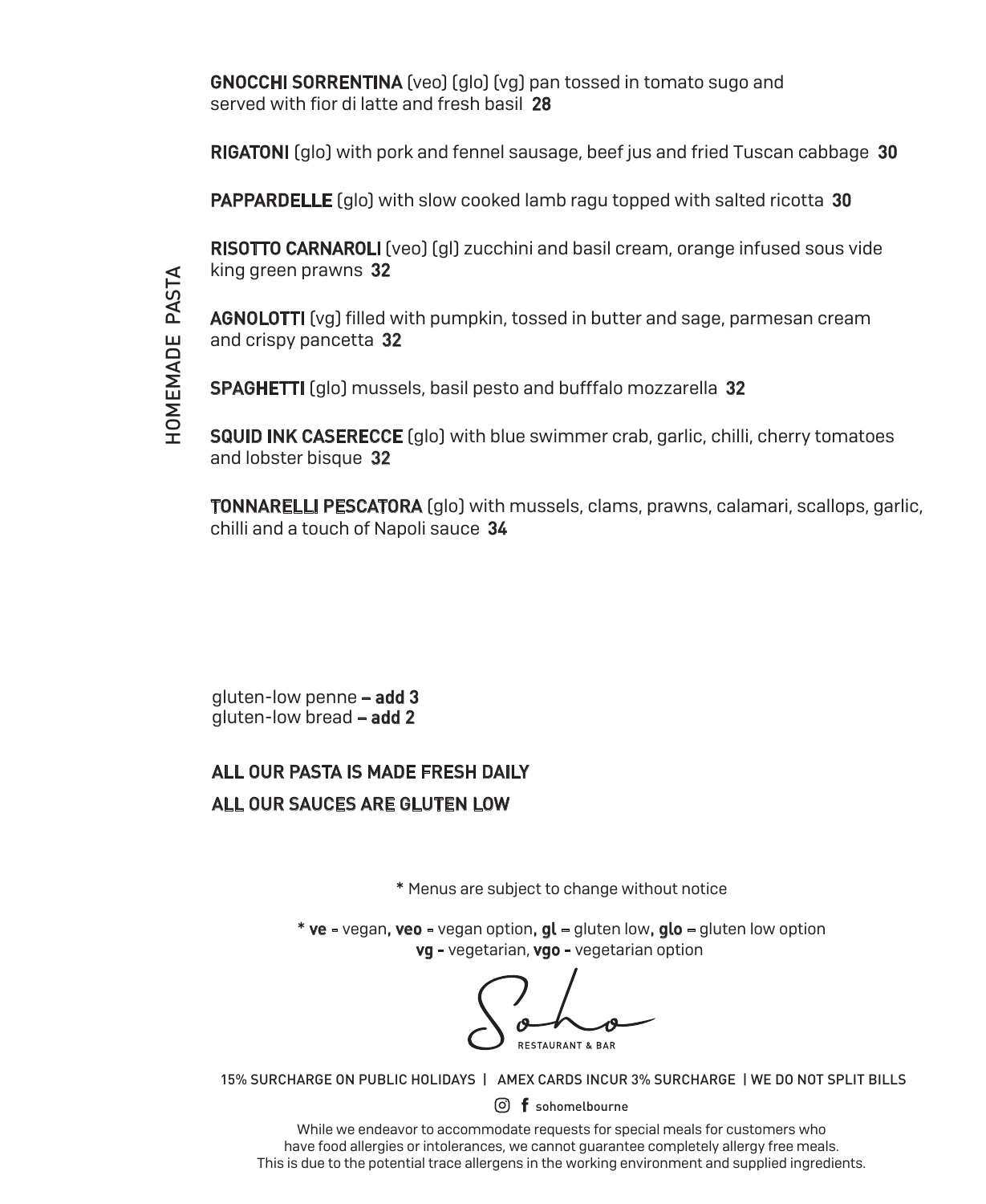CRISPY SKIN BARRAMUNDI (gl) with lentils braised in vegetable broth and Tuscan cabbage 36

**SPATCHCOCK** [gl] roasted baby chicken served with rosemary and garlic oven roasted kipfler potatoes 39

PAN FRIED DUCK BREAST (ql) pan fried medium rare, served on mash potato, blueberries and red wine jus 39

350g CHARGRILLED RIB EYE [gl] finished with red wine jus 67



**VIAINS** 

**GREEN BEANS** (veo) (gl) (vg) basil pesto, toasted almonds 13

RUCOLA (veo) (gl) (vg) rocket, caramelised red wine pears, walnuts and parmesan glazed with truffled honey 13

INSALATA CAPRESE (vg) (gl) heirloom cherry tomatoes, buffalo mozzarella and basil drizzled with EVO 20

FRIES (ve) (vg) 12

\* Menus are subject to change without notice

\* ve - vegan, veo - vegan option, gl – gluten low, glo – gluten low option vg - vegetarian, vgo - vegetarian option

**PESTALIPANT & RAI** 

15% SURCHARGE ON PUBLIC HOLIDAYS | AMEX CARDS INCUR 3% SURCHARGE | WE DO NOT SPLIT BILLS

 $\overline{0}$  f sohomelbourne

While we endeavor to accommodate requests for special meals for customers who have food allergies or intolerances, we cannot guarantee completely allergy free meals. This is due to the potential trace allergens in the working environment and supplied ingredients.